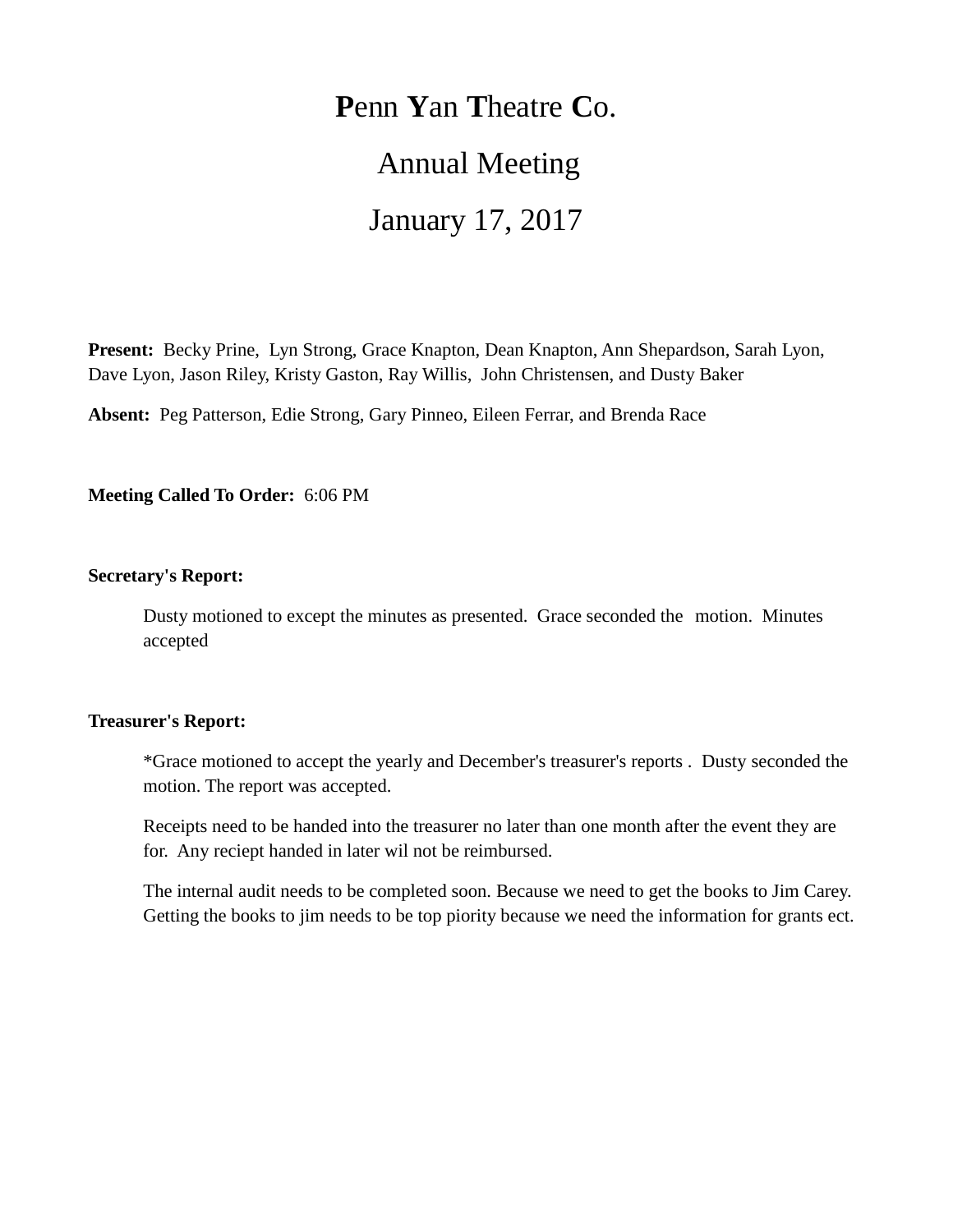### **Annual Meeting:**

A) Board Nominees-

Ray Willis Dan

Sarah Lyon Peg Patterson (non-voting)

Kristy Gaston

Dave Lyon

John moved to elect all of the nominees in one ballet. Jason seconded. Board approved all nominees. Welcome to the board!

B) Board Officers-

The secretary (lyn) cast a vote to re-elect the current officers:

Rebekah Prine-President

Grace Knapton- Vice President

Lyn Strong- Secratary

Ann Shepardson- Treasurer

Vote taken. All in favore-unanimous

C) PYTCo Documents-

1. Bi-Laws and Annual Report (with amendments)- Dusty motioned to accept both documents as they were presented. Grace seconeded. Passed

### **Sampson Advisory Board Update:**

A) Open the Doors Campaign- We just recieved the Daisey Marquis Grant (\$15,000). Phase One/Step One will cost \$67,500 . We need to consider what to do with any excess money we have : Do we keep a base fund for thenext step or should we do a little more inPhase One? Food for thought.......

Richard is getting estimates from contractors on his own time (donating his time).